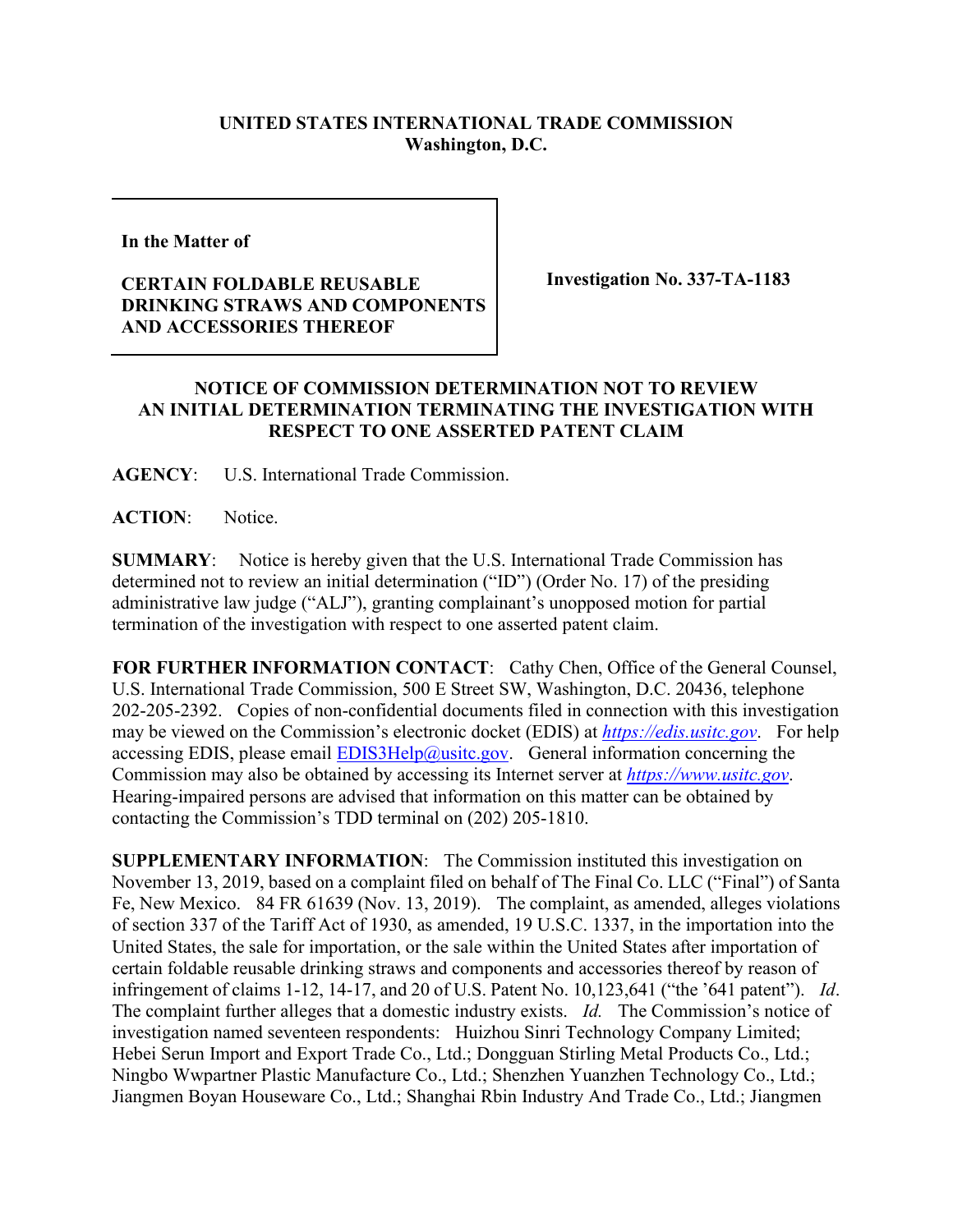Shengke Hardware Products Co., Ltd.; Funan Anze Trading Co., Ltd.; Hangzhou Keteng Trade Co., Ltd.; Shenzhen Yaya Gifts Co., Ltd.; Ningbo Beland Commodity Co., Ltd.; Xiamen One X Piece Imp.&Exp. Co., Ltd.; Hunan Champion Top Technology Co., Ltd.; Yiwu Lizhi Trading Firm; Ningbo Weixu International Trade Co., Ltd. ("Ningbo Weixu"); and Hunan Jiudi Shiye Import and Export Trading Co., Ltd. ("Hunan Jiudi"), all of China. *Id*. at 61639-40. The Office of Unfair Import Investigations ("OUII") is also named as a party in this investigation. *Id.* at 61640.

The Commission previously terminated respondents Ningbo Weixu and Hunan Jiudi from the investigation based on Final's partial withdrawal of the complaint. *See* Order No. 7 (Feb. 13, 2019), *unreviewed by* Comm'n Notice (Mar. 9, 2020). On March 16, 2020, the Commission found the remaining fifteen respondents in default. Order No. 8 (March 3, 2020), *unreviewed by* Comm'n Notice (March 16, 2020).

On August 17, 2020, Final filed an unopposed motion to withdraw its allegation of infringement with respect to claim 20 of the '641 patent. On August 21, 2020, OUII filed a response in support of the motion.

On August 26, 2020, the ALJ issued the subject ID granting the motion. *See* Order No. 17 at 2 (Aug. 26, 2020). The ALJ found that the requirements of Commission Rule 210.21(a) have been met and that no extraordinary circumstances prevent granting the motion. *Id.* No petitions for review were filed.

The Commission has determined not to review the subject ID. Accordingly, this investigation is terminated with respect to claim 20 of the '641 patent.

While temporary remote operating procedures are in place in response to COVID-19, the Office of the Secretary is not able to serve parties that have not retained counsel or otherwise provided a point of contact for electronic service. Accordingly, pursuant to Commission Rules 201.16(a) and 210.7(a)(1) (19 CFR 201.16(a), 210.7(a)(1)), the Commission orders that the Complainant complete service for any party without a method of electronic service noted on the attached Certificate of Service and shall file proof of service on the Electronic Document Information System (EDIS).

The Commission vote for this determination took place on September 15, 2020.

The authority for the Commission's determination is contained in section 337 of the Tariff Act of 1930, as amended (19 U.S.C. 1337), and in Part 210 of the Commission's Rules of Practice and Procedure (19 CFR Part 210).